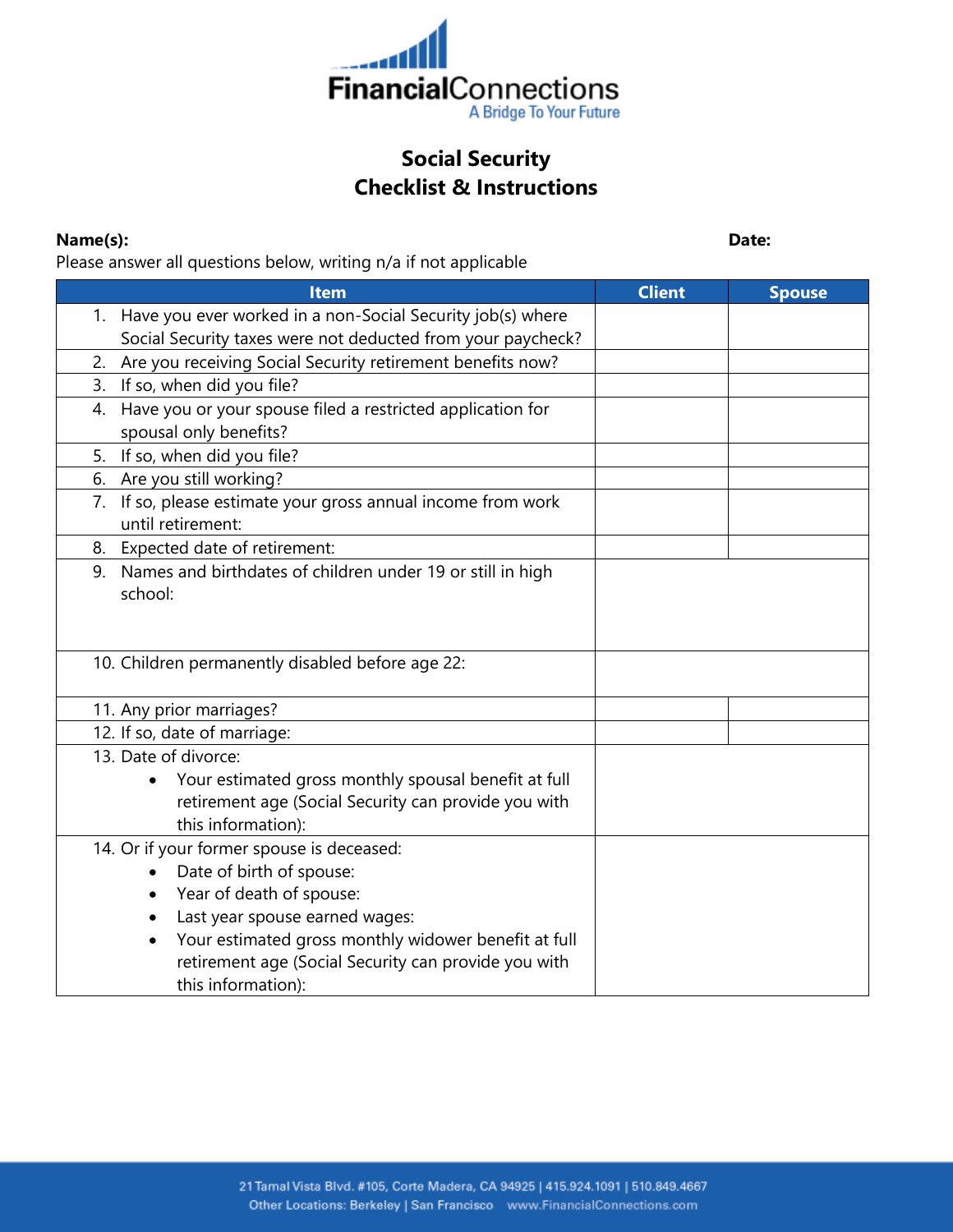## **Instructions:**

Please provide us with a recent Social Security Statement (**all pages**) or current benefit statement for you and your spouse (when applicable). You can download a pdf from ssa.gov.

 We need all of your earnings history to review your Social Security filing options. Therefore, if your statement combines multiples years of earnings like this:

| <b>Earnings Record</b><br>calling 1-800-772-1213 | Review your earnings history below to ensure it is<br>accurate. This is important because we base your<br>future benefits on our record of your earnings. We have<br>combined your earlier years of earnings, but you can view<br>them online with my Social Security. If you find an error,<br>let us know by visiting myaccount socialsecurity gov or |                                                       |
|--------------------------------------------------|---------------------------------------------------------------------------------------------------------------------------------------------------------------------------------------------------------------------------------------------------------------------------------------------------------------------------------------------------------|-------------------------------------------------------|
| Work Year                                        | <b>Earnings Taxed</b><br>for Social Security                                                                                                                                                                                                                                                                                                            | <b>Earnings Taxed</b><br>for Medicare<br>(began 1966) |
|                                                  |                                                                                                                                                                                                                                                                                                                                                         |                                                       |

\$10,238

\$17,587

\$10,266

\$17,587

Then, please see the instructions below for viewing, copying and pasting your income history to a word document to provide to us.

Click on review your full earnings record now as shown below:

1993 1994



- You will see your earnings history.
- Using your cursor, highlight all of your earnings history like this: